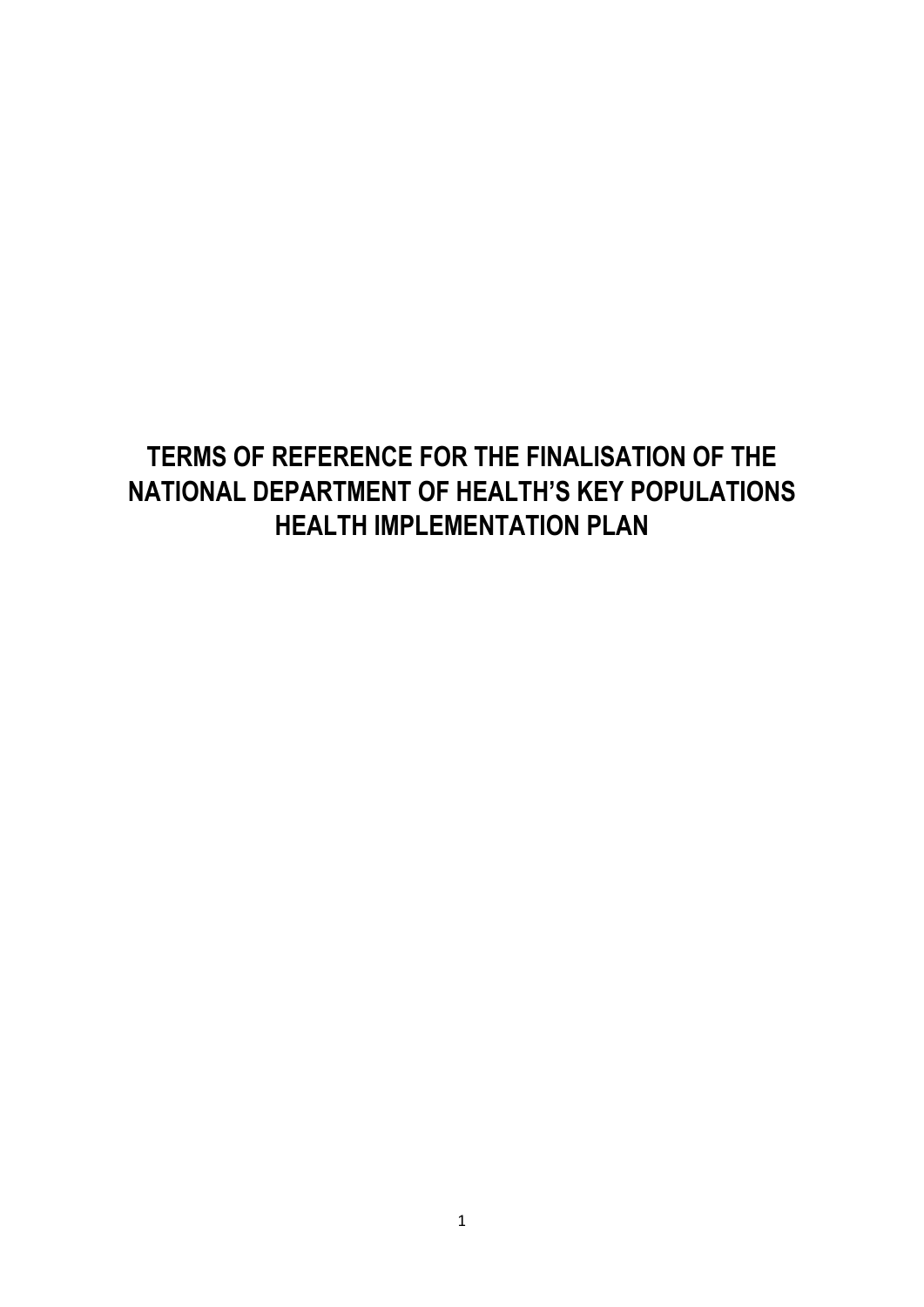## **Contents**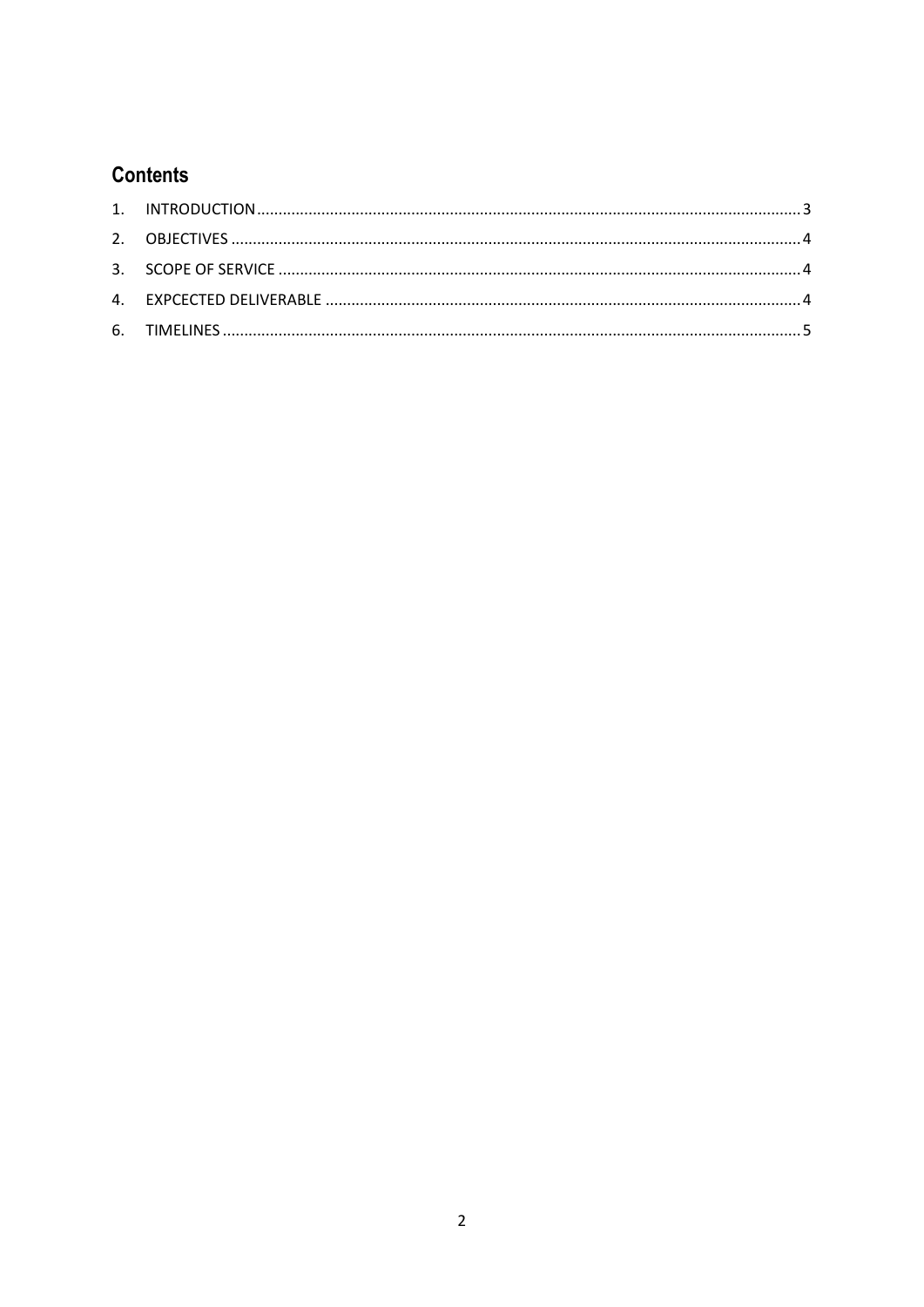#### <span id="page-2-0"></span>**1. INTRODUCTION**

**.** 

South Africa remains the epicentre of the HIV epidemic, accounting for more than a quarter of new HIV infections in East and Southern African countries and an estimated 8 million people living with HIV (PLHIV) in 2018. The country has made significant progress in reducing new HIV infections and AIDS related deaths by 39% and 50% respectively since 2010 (UNAIDS, 2018). Access to HIV testing and effective antiretroviral therapy (ART) has also improved substantially with the implementation of the test and treat initiative, and increased availability of affordable drugs with fewer side effects. The country remains committed to the Joint United Nations Programme on HIV/AIDS (UNAIDS) 90−90−90 targets which aim to ensure 90% of PLHIV know their HIV status, 90% of people with diagnosed HIV receive sustained ART, and 90% of people on ART are virally suppressed by 2020, with these targets increasing to 95% by 2030 (UNAIDS, 2018). HIV prevalence among the general population is high at 20.4%. Prevalence is even higher among men who have sex with men (25.3%)<sup>1</sup> , transgender people  $(45.5-63.4\%)^2$ , sex workers  $(62.3\%)^3$  and people who inject drugs  $(21.8\%)^4$ .

Although South Africa has made progress in reducing the incidence of HIV, the progress is not sufficient to meet the United Nations Sustainable Development Goal (SDG 3.3) global target of ending AIDS as a public health threat by 2030. Much still needs to be done to ensure that targeted populations are reached with tailored packages that are relevant, acceptable, and accessible at the community level. This has lead to the need to develop the Key Populations Health Implementation Plan.

The *Key Populations Health Implementation Plan* is informed by a review of the *HTA Guidelines* and programme, and consultation with stakeholders. The plan was developed under the guidance of the National Department of Health (NDOH) and aims to ensure that quality, evidence, and innovation underpin rights-based key population service provision in South Africa.

The plan is aligned with the goals of the *NSP 2017-2022*, enabling provinces and districts to incorporate activities easily into provincial implementation plans (PIP) and multi-sectoral district implementation plans (MDIP). The plan reflects the goals and objectives within the scope of the Department of Health (DOH) and recognises that key population services require a multi-sectoral

<sup>&</sup>lt;sup>1</sup> Population Size Estimation and HIV Care and Treatment Cascades for female sex workers and men who have sex with men in South Africa. Data available at:<https://shiny.dide.imperial.ac.uk/kpcascade/>

 $^2$  HSRC (2019) The Botshelo Ba Trans Study: Results of the first HIV prevalence survey conducted with transgender women (TGW) in South Africa. Online at <https://bit.ly/3izDKLE>

<sup>&</sup>lt;sup>3</sup> Thembisa 4.3 Age-Specific Outputs Online a[t https://www.thembisa.org/downloads.](https://www.thembisa.org/downloads.1) Tembisa output similar to the average of HIV prevalence in the three major cities (42.5%, 58.3% and 77.6%) from Aurum, Anova & UCSF (2020) Summary Sheet – South African Health Monitoring Survey – A Biological And Behavioural Survey Among Female Sex Workers In South Africa (SAHMS 2018). Page 3. Online a[t https://bit.ly/3sAAy6v](https://bit.ly/3sAAy6v) <sup>4</sup> Population-based cross-sectional survey of households in South Africa, online a[t http://aidsinfo.unaids.org/](http://aidsinfo.unaids.org/)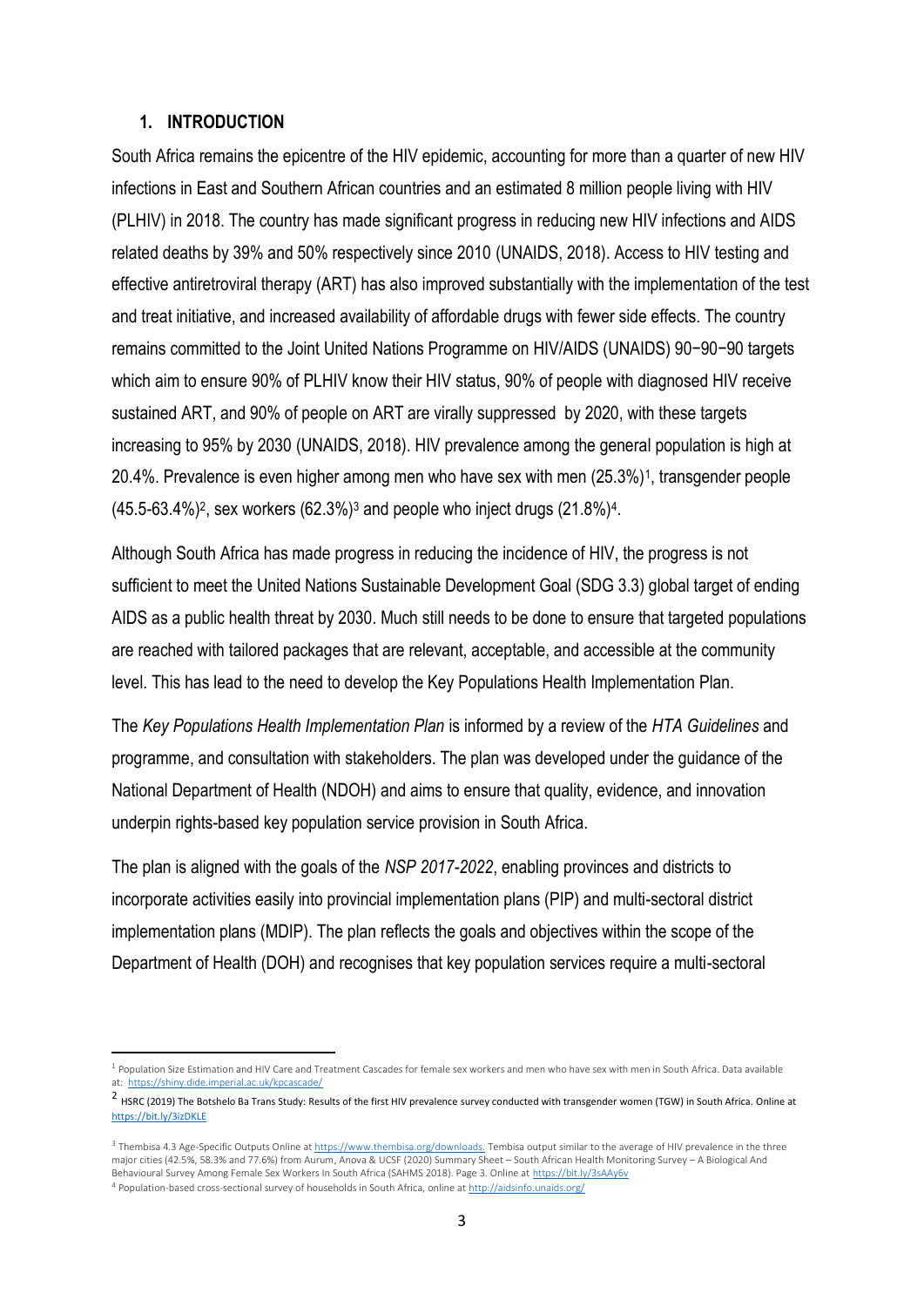response. Progress against goals, objectives and activities will be closely tracked through a monitoring and evaluation framework supported by a research and surveillance agenda.

The Key Populations Health Implementation Plan was commissioned by the National Department of Health and funded by the Centers for Disease Control and Prevention (CDC) to improve service delivery for key populations in South Africa. The plan is aligned with the goals and the objectives of the South African National Strategic Plan for HIV, TB and STIs 2017-2022 (NSP 2017-2022) as well as the National Health Sector Prevention and Condom Communication Plans.

#### <span id="page-3-0"></span>**2. OBJECTIVES**

The KPHIP is founded upon 5 goals:

- To accelerate prevention to reduce new HIV, TB and STIs
- Reduce morbidity and mortality by providing HIV, TB and STI Treatment, care and adherence support for all KP
- To reach all key and vulnerable populations with customized and targeted interventions
- Strengthen strategic information to drive progress towards achievement of the National Strategic Plan goals

#### <span id="page-3-1"></span>**3. SCOPE OF SERVICE**

SANAC seeks to engage the services of a consultant to undertake the following pieces of work to ensure the finalization of the plan:

- **a)** Conduct a review of the current draft of the Implementation plan and finalize comments stemming from consultations that took place nationally
- **b)** Proofread and edit the Implementation Plan
- **c)** Design and layout the plan ensuring the branding is aligned with the National Department of Health and SANAC branding requirements
- **d)** Lead the planning and dissemination of the KP Implementation plan nationally to all stakeholders.

### <span id="page-3-2"></span>**4. EXPCECTED DELIVERABLE**

The consultant to deliver the final Key Populations Health Sector Implementation Plan which has been nationally disseminated.